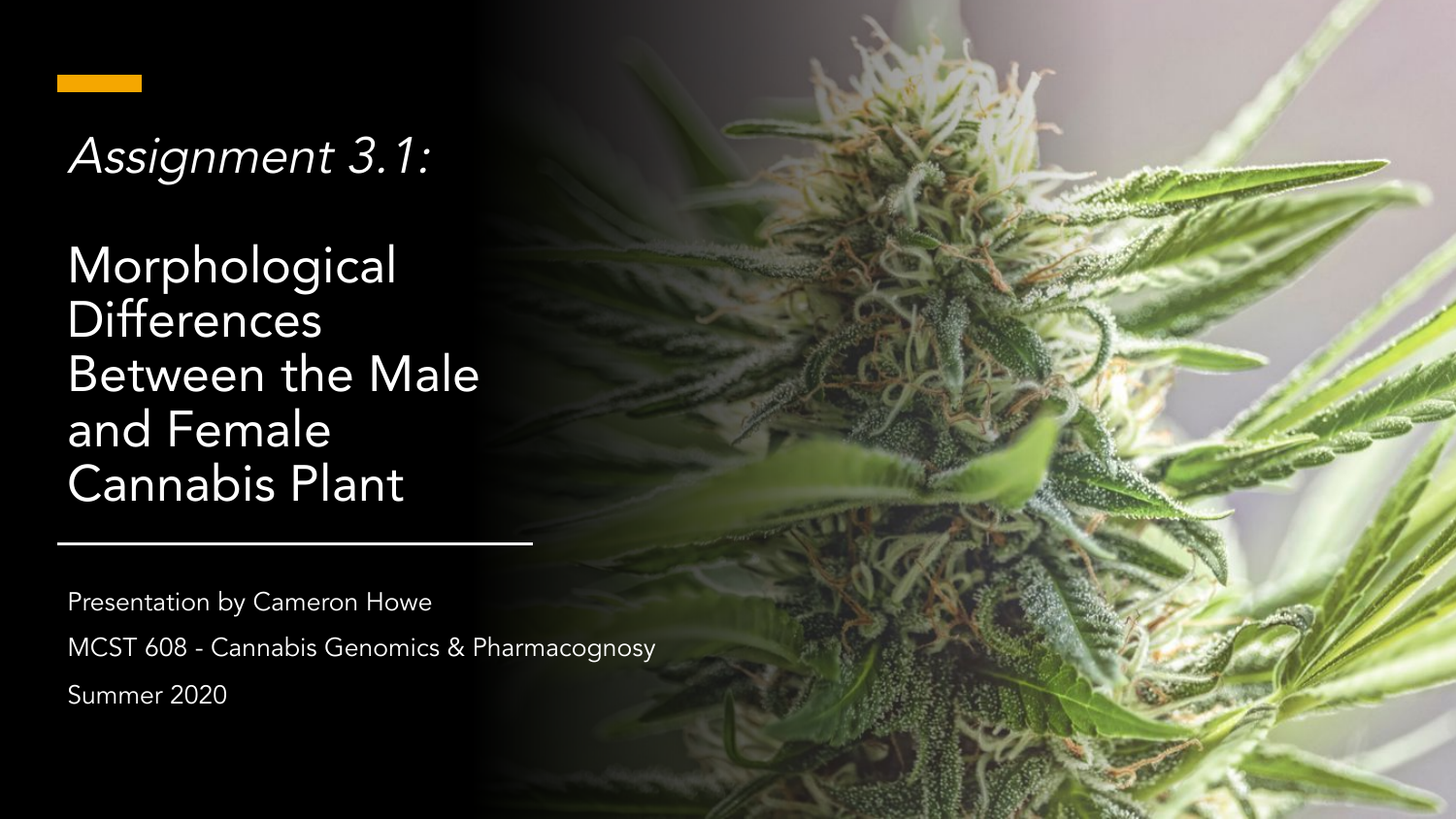#### Cannabis Morphology **Overview**

- Cannabis is considered a "dioecious" plant, meaning that it is distinctly unique compared to most plants regarding its sexual organs. <sup>2</sup>
	- *•* Cannabis can be a male plant (with only male sexual organs) or it can be strictly female (with only female features). <sup>2</sup>
- While there are times when breeding or growing conditions can result in abnormalities, such as one cannabis plant having both sexes (called a hermaphrodite plant), for the most part cannabis is specifically bred to be one sex or the other.  $^2$
- The female cannabis plant is the best for growing the flowers (buds) and produce higher percentage of cannabinoids. 2 The male plant is important for growing future crops and altering the genetics and producing hybrids. 2
	- However, to obtained the often desired sinsemilla ("large cannabinoid-rich buds...without seeds") the males need to be removed from the crop as soon as they are identified. $3$

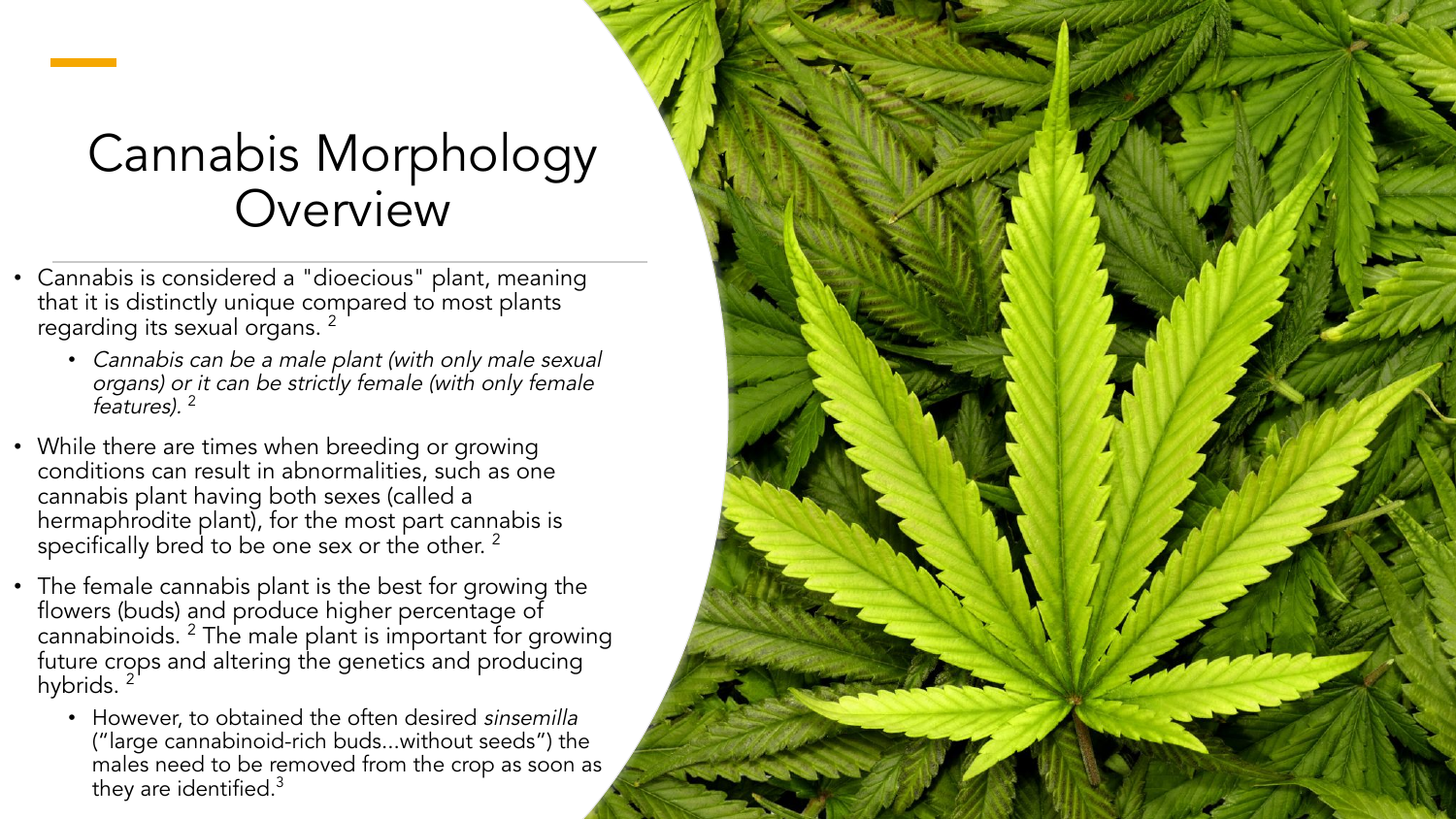

#### Male

- •Thicker, sturdier stalks 5
- $\bullet$ Will produce fewer fan leaves  $^4$
- •Shows sex of the plant earlier <sup>5</sup>
- •Will produce small, ball-like pre-flowers 4
- •Joints on the stalk will show pollen sacs <sup>5</sup>
- •Considered more undesirable (does not produce flowers)<sup>5</sup>

#### Female

- Shorter (when comparing the same strain)  $^5$
- When fertilized will stop producing THC to grow seeds<sup>5</sup>
- Joints on stalk will show bulbs with long translucent hairs <sup>5</sup>
- Will produce thread-like pistils during pre-flowering 4
- $\cdot$  Fuller leaves  $5$
- More bushy overall, especially at the top<sup>5</sup>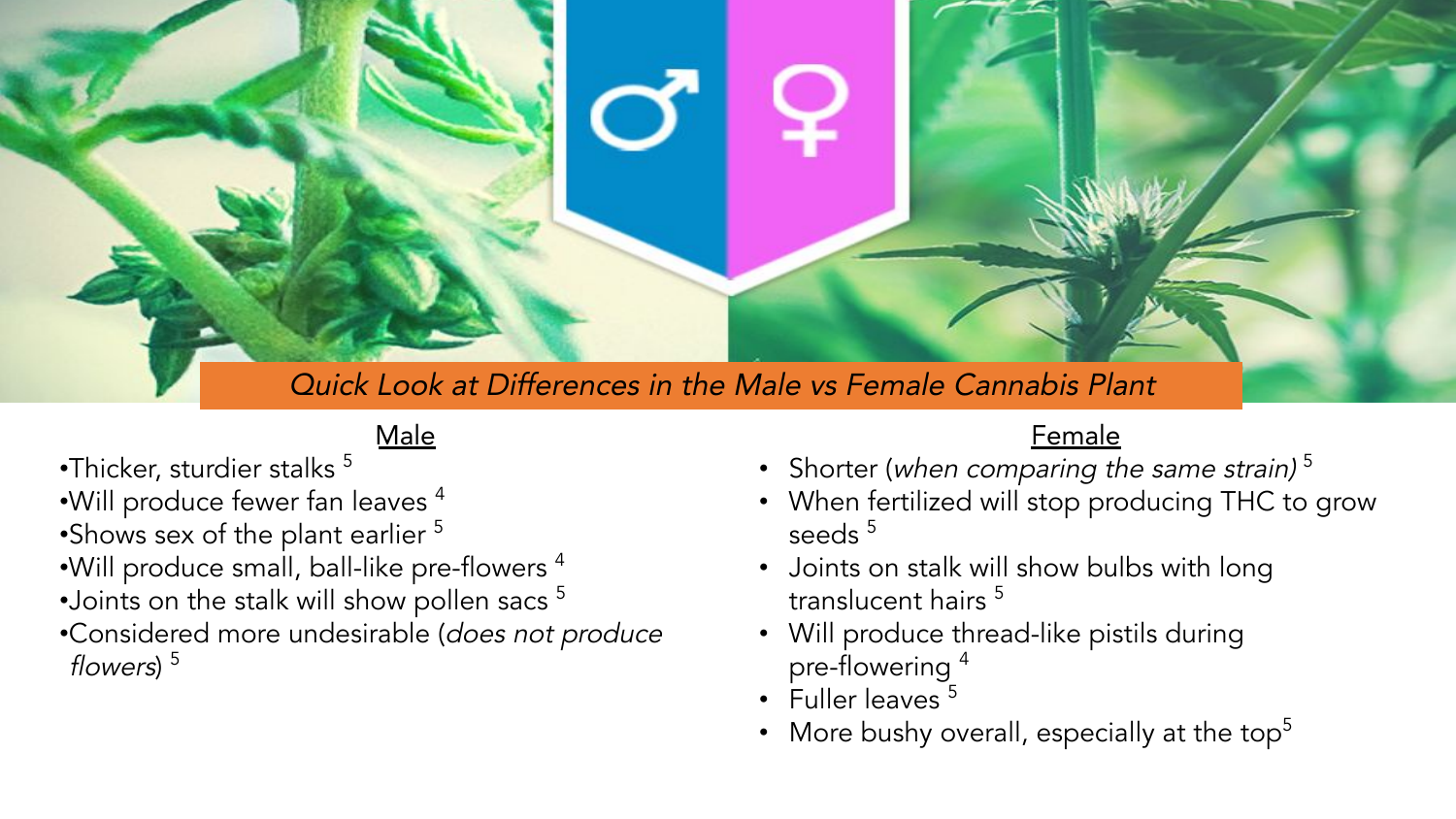

#### The Male Cannabis Plant

- Male cannabis plants have nodes that are found where leaves and branches extend from the stalk of the plant. $<sup>1</sup>$ </sup>
- During pre-flowering, males produce a tiny sac (like the female plant) but without any protruding stigmata.<sup>2</sup>
	- These sacs of pollen form a cluster that hangs down waiting until they are developed enough to open and drop the pollen.2
	- The pollen is what fertilizes the female plant.<sup>1</sup>
- Males produce cannabinoids and terpenes are lower levels compared to female plants.<sup>4</sup>
	- The resin found around pollen sacs and leaves of a male plant can be used for edibles, extracts, and with the right tools kef can be collected in small amounts.4
	- THC-A (which turns to THC when exposed to heat) has anti-inflammatory properties and neuroprotective properties, making it still beneficial to use a male cannabis plant.<sup>4</sup>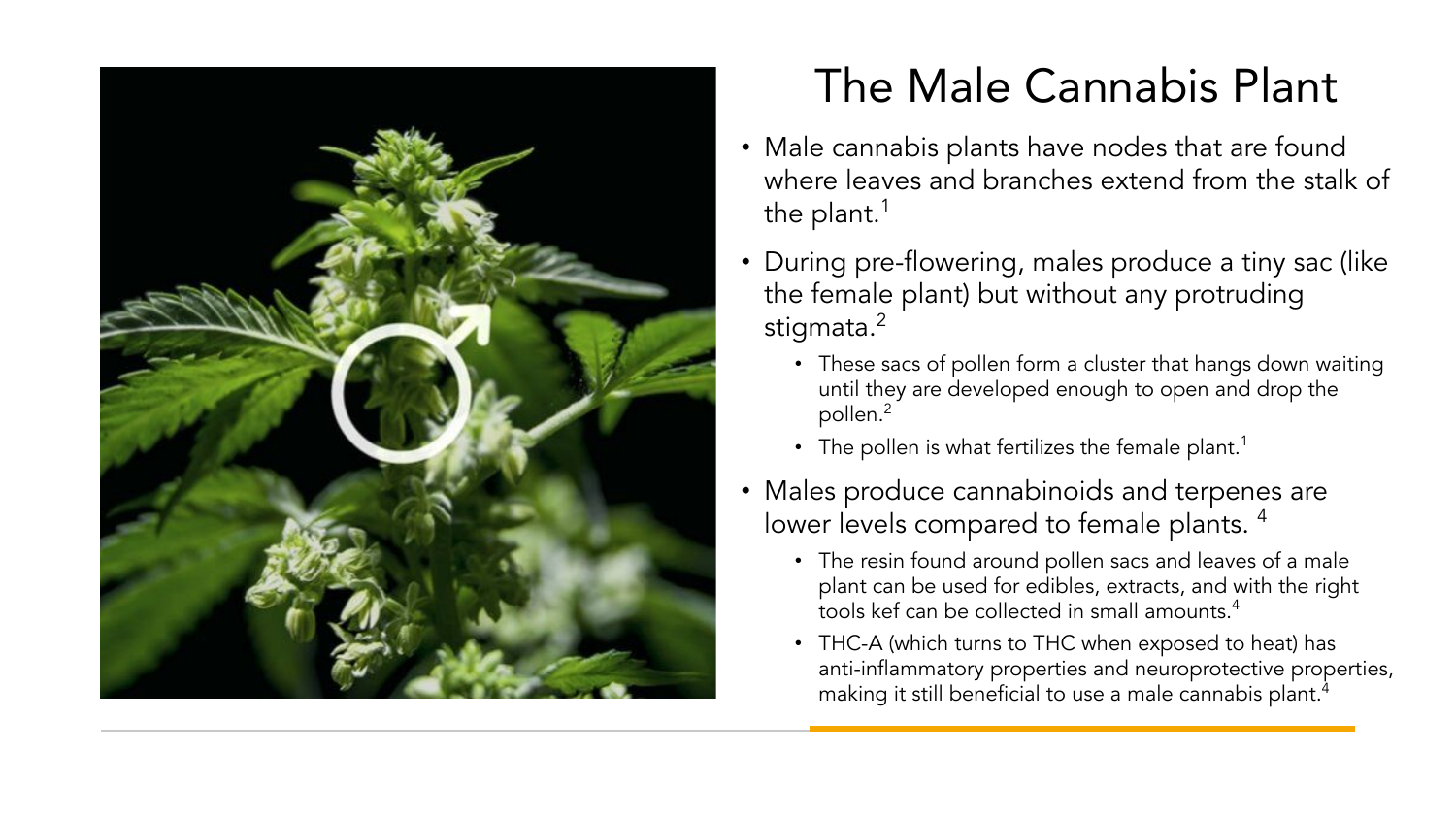## The Female Cannabis Plant

- During pre-flowering, "Female plants develop a small pear-shaped bag from which protrude two hair-like stigmata, usually white in colour. " 2
- The sex organ on a female cannabis plant is known as "pistils".<sup>1</sup>
	- Pistils are very small white, red or orange colored hairs.<sup>4</sup>
	- "Pistils will start to emerge at internodes, sections where branches intersect with main stem....which will eventually grow and form together [two pistils] into what are commonly referred to as buds," which can grow to "large dimensions if given the right care."4, 2
	- The pistils are considered the primary part of the reproductive system and consists of a "single ovule with two protruding stigmas".<sup>1</sup>
- The female plant has a "cola" which is the main part of the flower and is "composed of many small floral clusters".<sup>1</sup>
- Female plants also have "bracts" which are leaves that protect the reproductive cells of the female plant.<sup>1</sup>

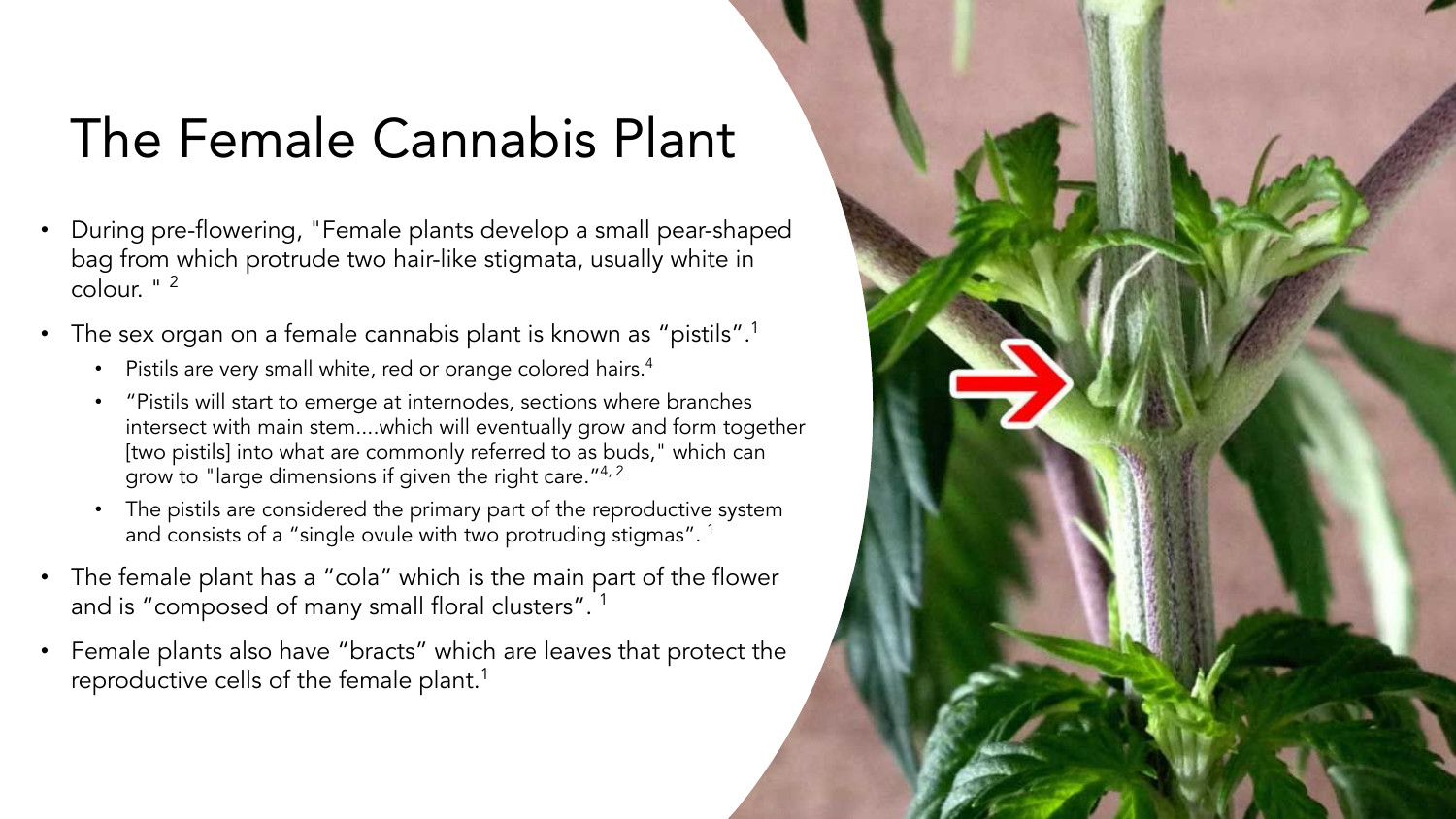#### The Holy Grail of Cannabis: The Female Plant

- The flowers on the female plant are desired for their recreational and medicinal purposes.<sup>4</sup>
- Each flower is covered with a "thick layer of cannabinoid rich resin" that is produced by a mushroom-shaped glands called trichomes that can be found on the leaves, stems, and calyxes. 4, 1
- Trichomes protect the plant from the external environment and create the flavonoids, cannabinoids, and terpenes, which provide the plant's therapeutic properties.<sup>1</sup>
- The resin on a female plant is what attracts the pollen produced by the male cannabis  $\sqrt{p}$ lant.<sup>4</sup>
- When the male plant is removed from the growing environment, the female plant will begin to produce more "valuable resin in a desperate attempt to capture pollen and become fertilized", thus increases its medical and recreational potential.<sup>4</sup>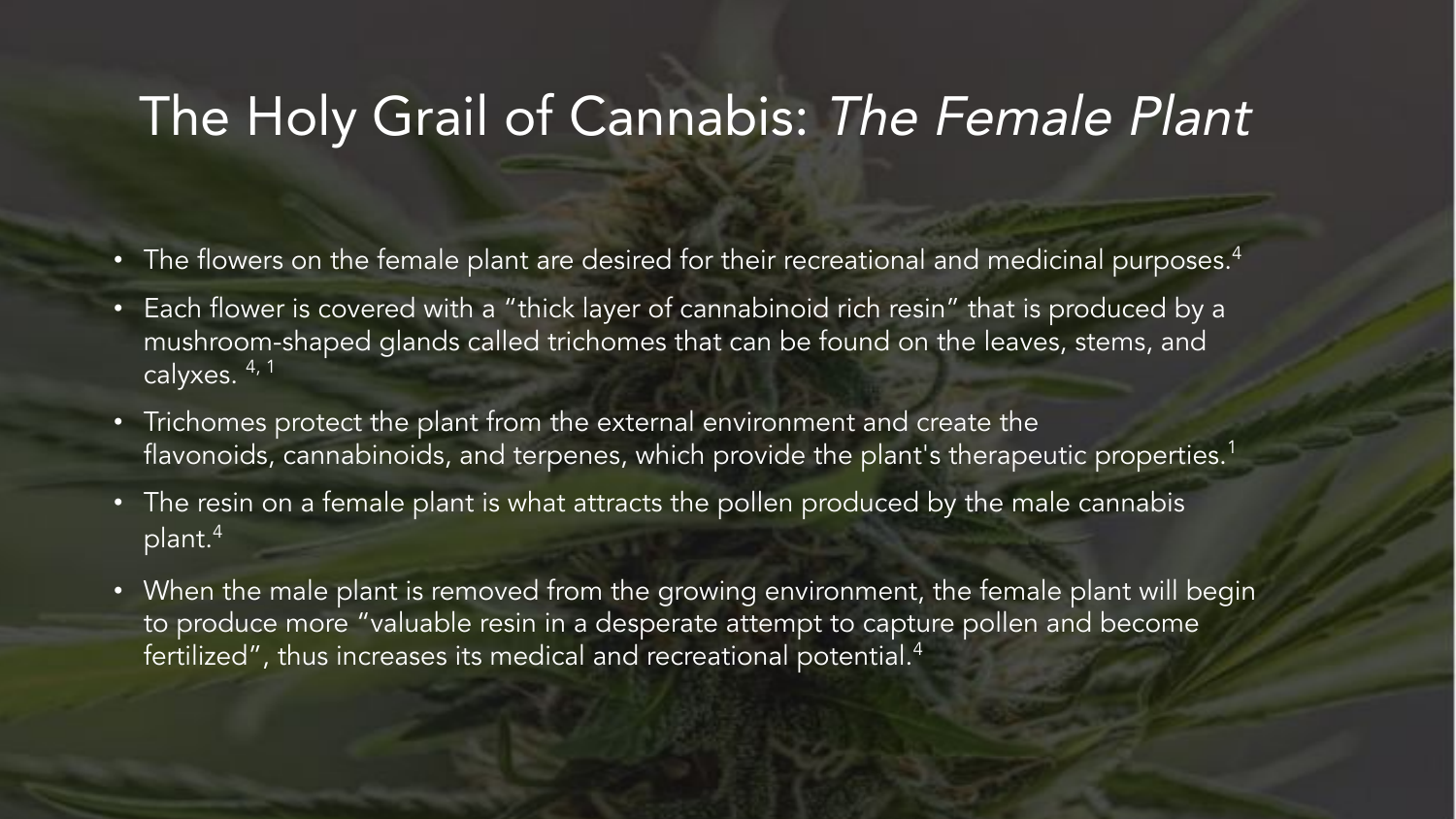# References

- <sup>1</sup> Eddington, N. MCST 608. Introduction to the Morphology of the Cannabis Plant. Module 3 Video Lectures and Powerpoints. https://mediasite.umaryland.edu/Mediasite/Play/6eff571247054dc68b0dc5cc1fcb8f4e1d?catalog=a802fc27b08747d3b83080ddecd903912 1. Published June 12, 2020. Accessed June 14, 2020.
- <sup>2</sup> Civantos D. How to Tell Whether a Cannabis Plant is Male, Female or a Hermaphrodite. Dinafem Seeds. https://www.dinafem.org/en/blog/differentiate-cannabis-plant-male-female/. Published March 17, 2017. Accessed June 16, 2020.
- $3$  Rahn B. Anatomy of marijuana plants: The different parts. Leafly. https://www.leafly.com/news/cannabis-101/cannabis-anatomy-the-parts-of-the-plant. Published April 23, 2017. Accessed June 16, 2020.
- <sup>4</sup> The difference between male and female cannabis plants. Cannaconnection.com. https://www.cannaconnection.com/blog/1172-difference-male-female-plants. Published August 21, 2019. Accessed June 16, 2020.
- <sup>5</sup> wikiHow. How to Identify Female and Male Marijuana Plants. wikiHow. https://www.wikihow.com/Identify-Female-and-Male-Marijuana-Plants. Published November 19, 2019. Accessed June 15, 2020.
- Photo credits are listed on next slide